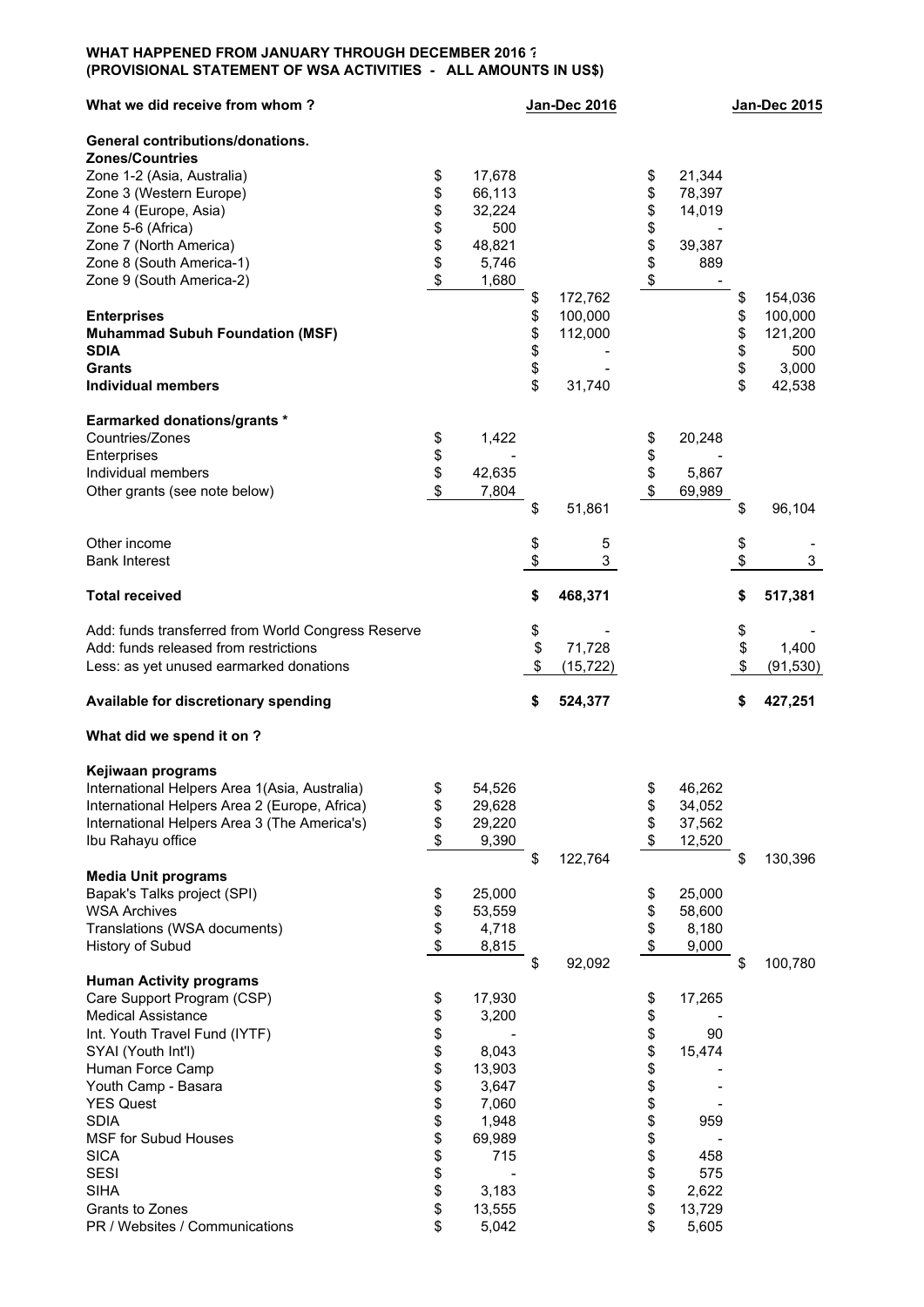| <b>WSHPP</b>                     |                                         | \$       |          | \$<br>148,215 | \$           | \$<br>56,777    |
|----------------------------------|-----------------------------------------|----------|----------|---------------|--------------|-----------------|
| <b>Total program expenses</b>    |                                         |          |          | \$<br>363,071 |              | \$<br>287,953   |
| <b>Supporting services</b>       |                                         |          |          |               |              |                 |
| WSC meeting/Gatherings           |                                         |          |          | \$<br>23,656  |              | \$<br>49,023    |
|                                  | <b>WSA Chair/Deputy Chair Expenses</b>  | \$       | 12,327   |               | \$<br>11,950 |                 |
| Zone 1-2 (Asia, Australia)       |                                         | \$       | 1,687    |               | \$<br>2,589  |                 |
| Zone 3 (Western Europe)          |                                         | \$       |          |               | \$<br>1,403  |                 |
| Zone 4 (Europe-Asia)             |                                         | \$\$\$\$ | 304      |               | \$<br>1,169  |                 |
| Zone 5-6 (Africa)                |                                         |          | 4,565    |               | \$<br>12,097 |                 |
| Zone 7 (North America)           |                                         |          |          |               | \$<br>5,337  |                 |
| Zone 8 (South America-1)         |                                         |          | 1,335    |               | \$<br>624    |                 |
| Zone 9 (South America-2)         |                                         | \$       |          |               | \$           |                 |
| WSC BoD conference calls         |                                         | \$       |          |               | \$           |                 |
|                                  |                                         |          |          | \$<br>20,218  |              | \$<br>35,169    |
| <b>WSA Executive:</b>            |                                         |          |          |               |              |                 |
| Fees                             |                                         | \$       | 66,180   |               | \$<br>64,405 |                 |
| Travel, accomodation             |                                         | \$       | 12,853   |               | \$<br>20,569 |                 |
| Office and admin expenses        |                                         | \$       | 2,388    |               | \$<br>2,313  |                 |
| Bank charges                     |                                         | \$\$     | 1,951    |               | \$<br>2,517  |                 |
| Legal fees                       |                                         |          |          |               | \$<br>245    |                 |
| Audit                            |                                         |          | 4,500    |               | \$<br>4,500  |                 |
| Currency differences             |                                         | \$       | 7,700    |               | \$<br>3,147  |                 |
| Sundry                           |                                         | \$       | (1, 724) |               | \$<br>1,160  |                 |
|                                  |                                         |          |          | \$<br>93,848  |              | \$<br>98,856    |
| Pensions                         |                                         |          |          | \$<br>13,135  |              | \$<br>13,911    |
| <b>Total supporting services</b> |                                         |          |          | \$<br>150,857 |              | \$<br>196,959   |
|                                  |                                         |          |          |               |              |                 |
|                                  | <b>World Congress preparation</b>       |          |          | \$<br>3,618   |              | \$              |
| <b>Total expenses</b>            |                                         |          |          | \$<br>517,546 |              | \$<br>484,912   |
| Surplus / (Shortfall)            |                                         |          |          | \$<br>6,831   |              | \$<br>(57, 661) |
| Key:                             |                                         |          |          |               |              |                 |
| SYAI                             | <b>Subud Youth Activities</b>           |          |          |               |              |                 |
| <b>SDIA</b>                      | Susila Dharma International Association |          |          |               |              |                 |
|                                  |                                         |          |          |               |              |                 |

| <b>SICA</b>  | Subud International Cultural Association |
|--------------|------------------------------------------|
| SESI         | Subud Enterprise Services International  |
| <b>SIHA</b>  | Subud International Health Association   |
| <b>SPI</b>   | <b>Subud Publications International</b>  |
| <b>WSHPP</b> | Wisma Subud Heritage Protection Project  |
| <b>IYTF</b>  | International Youth Travel Fund          |

## **SO WHERE DID THAT LEAVE US AT DECEMBER 2016 IN COMPARISON TO THE END OF THE PREVIOUS YEAR ? (BALANCE SHEET)**

|                                               | 31-Dec-2016    | 31-Dec-2015   |  |  |
|-----------------------------------------------|----------------|---------------|--|--|
| What is/was available?                        |                |               |  |  |
| Cash in the bank                              | \$<br>285.270  | \$<br>348,817 |  |  |
| Less Cash held for Zone 7                     | \$<br>(1,718)  | \$<br>(8,406) |  |  |
| Less donations paid in advance for next year  | \$<br>(6, 182) | \$<br>(3,506) |  |  |
| Payments made in advance for the next quarter | \$<br>11,900   | \$<br>16,007  |  |  |
| Promised, coming in shortly                   | 112,684<br>\$  | \$<br>101,730 |  |  |
|                                               | \$<br>401.954  | \$<br>454.642 |  |  |
| What debts do/did we still have to pay ?      |                |               |  |  |
| Expense claims, legal and audit fees          | \$<br>23,317   | \$<br>26,830  |  |  |
|                                               | \$<br>23.317   | \$<br>26,830  |  |  |
| Net amount at our disposal                    | 378,637        | 427,812       |  |  |